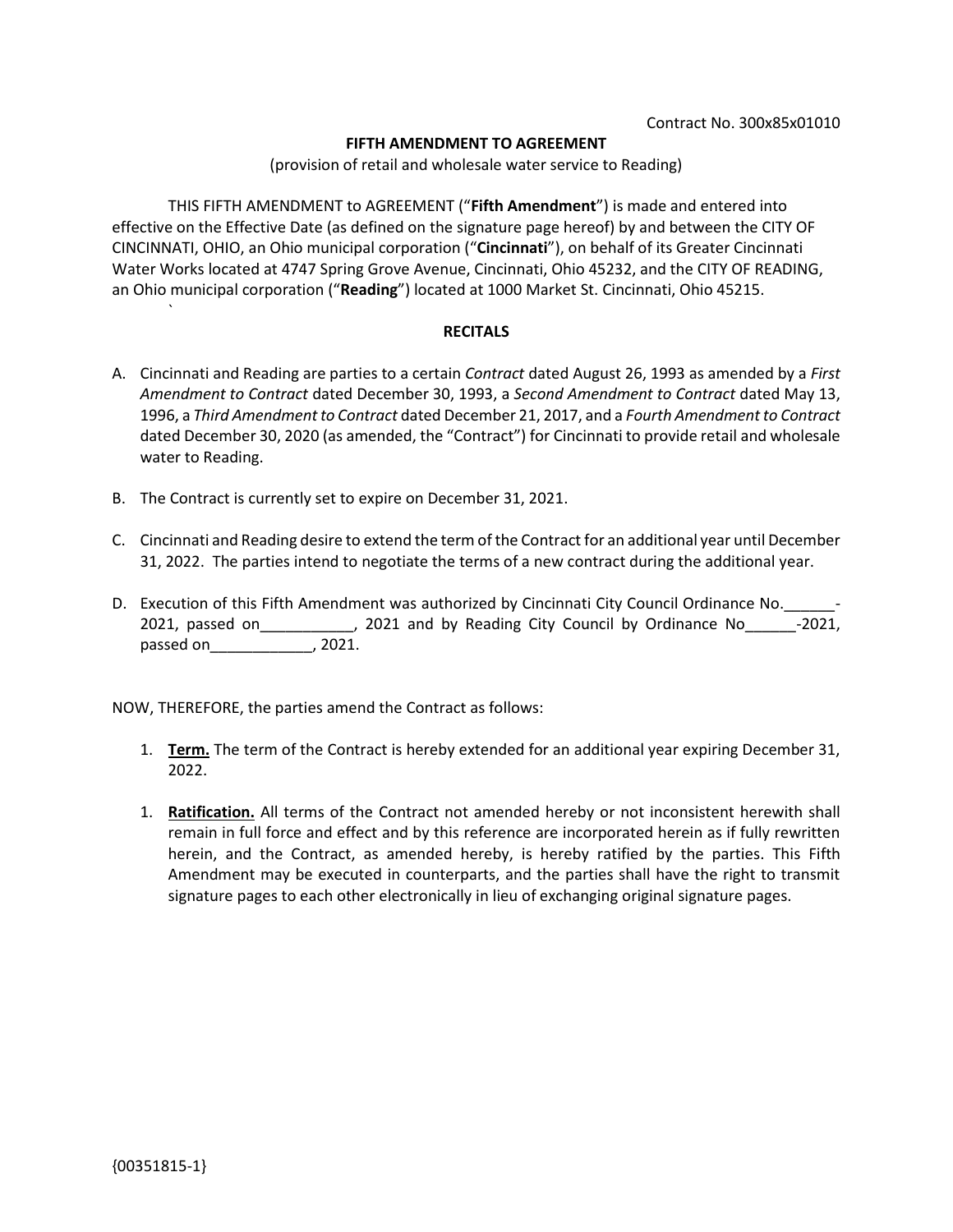Executed by the parties on the dates indicated below their respective signatures, effective as of the later of such dates (the "**Effective Date**").

# **City of Reading**

By: \_\_\_\_\_\_\_\_\_\_\_\_\_\_\_\_\_\_\_\_\_\_ Patrick G. Ross, Safety Service Director

Date: \_\_\_\_\_\_\_\_\_\_\_\_\_\_, 2021

APPROVED FOR LEGAL SUFFICIENCY BY:

City of Reading, Law Director

\_\_\_\_\_\_\_\_\_\_\_\_\_\_\_\_\_\_\_\_

## [CINCINNATI SIGNATURE PAGE FOLLOWS]